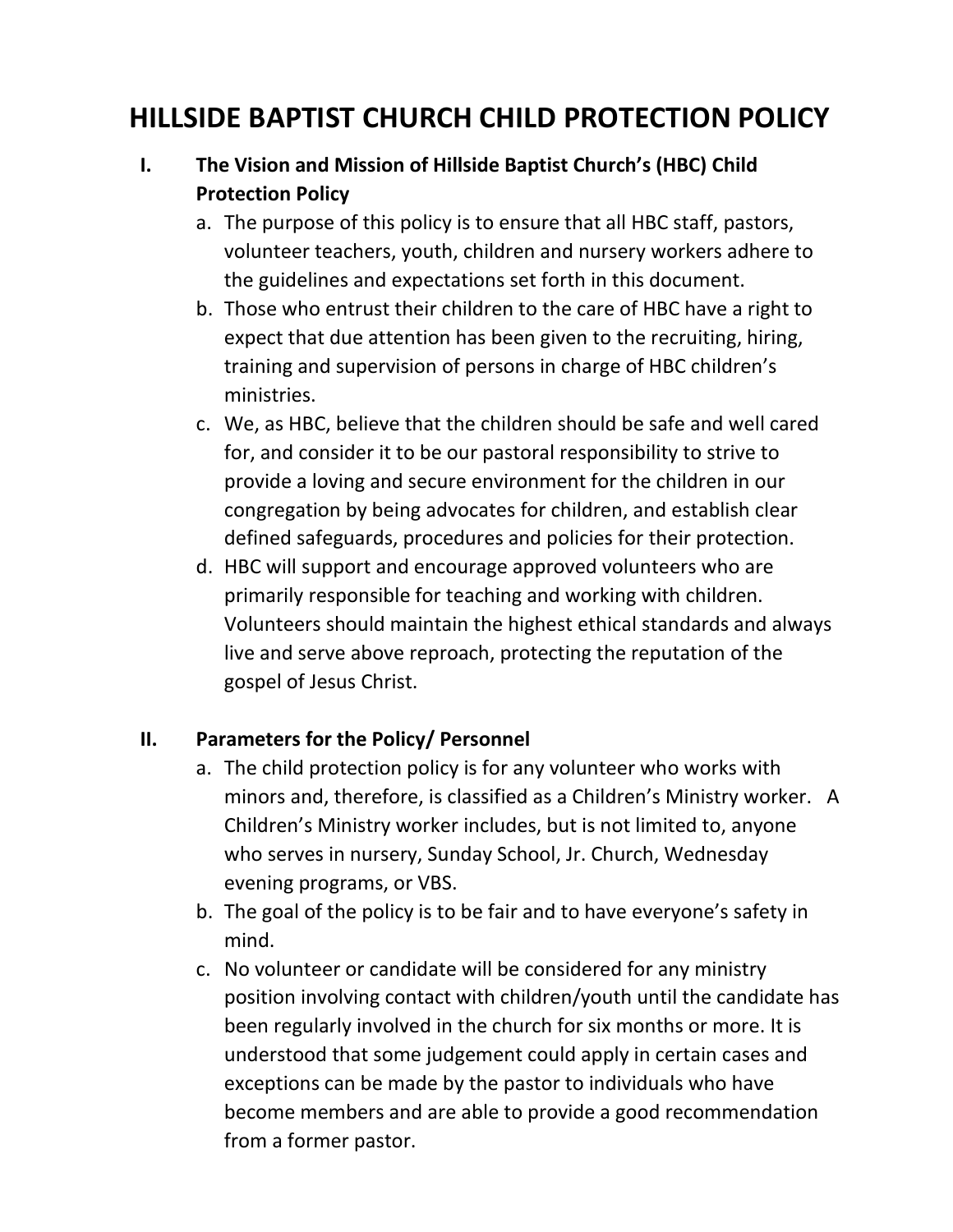#### **III. Expectation of all volunteers**

- a. All volunteers who serve in the Children's Ministry will be required to go through the screening procedure before they serve.
- b. Volunteers must first fill out an HBC Application and agree to complete the background check. An email will be sent to the individual and they will need to fill out the required information. The results will then be sent to the administrators, who have been approved by the deacon board.
- c. After the background check is complete, if there are any discrepancies or questions, the administrators will notify the pastor who may schedule a meeting with the volunteer for clarification or further discussion.
- d. The background check will be paid for by the church.

### **IV. Screening Procedures**

- a. The background check will be done by a paid agency and results will include the individual's past charges and convictions.
- b. Anyone with any sex offense charge or conviction on their record will not be considered to work in any children's ministry.
- c. The following crimes on a record will eliminate a volunteer from working in the Children's ministry as well. This list *includes but is not limited* to the following:
	- i. Any crime in Chapter 2903 of the ORC (homicide, manslaughter, assault offenses) (assault, menacing, etc. may have timeline/pass period)
	- ii. Any crime in Chapter 2905 of the ORC (kidnapping and abduction offenses)
	- iii. Any crime in Chapter 2907 of the ORC (sex offenses)
	- iv. Any crime in Chapter 2919 of the ORC (family offenses)
	- v. Any crime in Chapter 2925 (drug offenses) (depending on charge may have timeline/pass period)

# **V. Expectations for the Classroom Settings**

a. Two Adult Rule- When possible, two adult qualified volunteers should always be present.